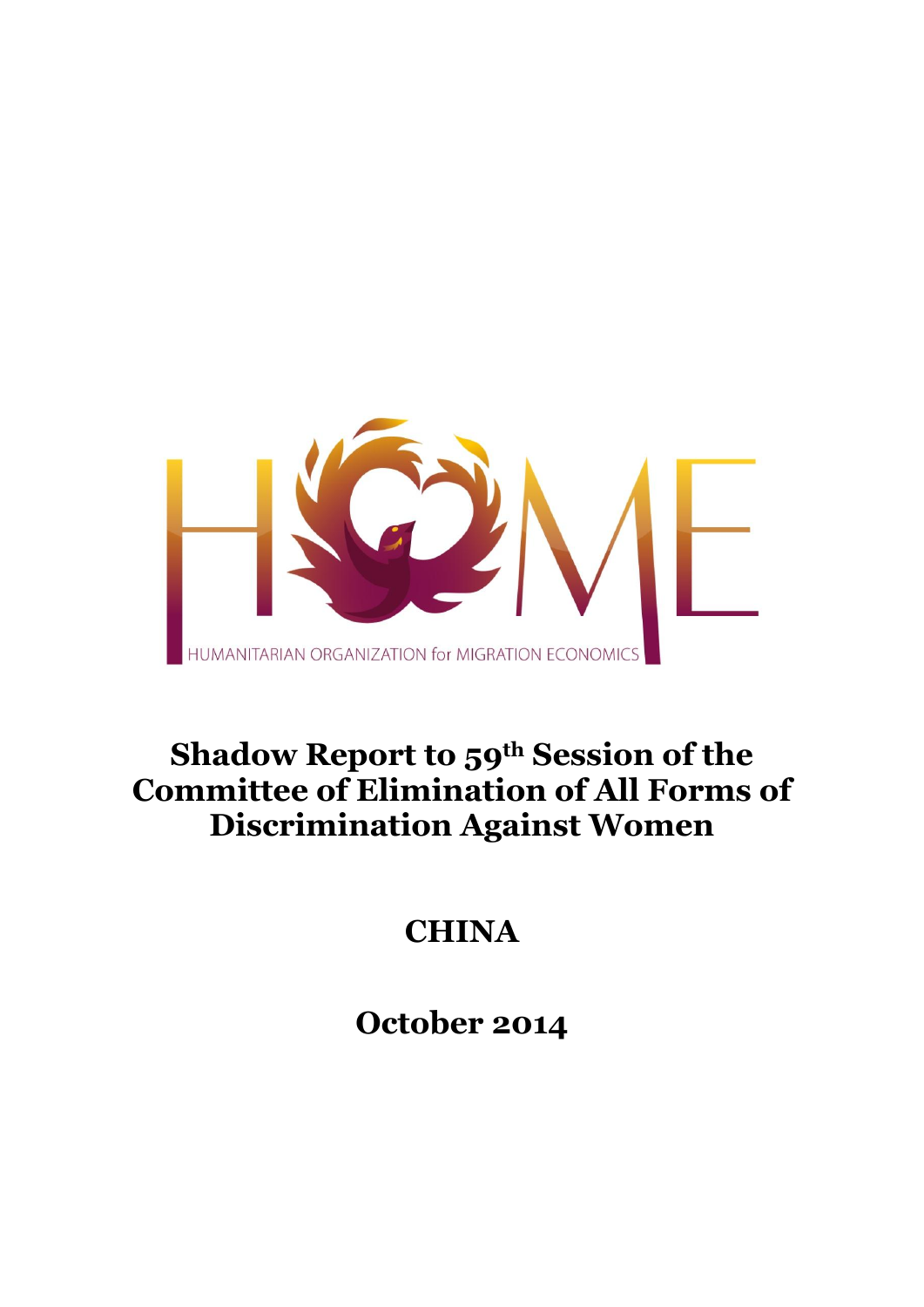## **Introduction**

The Humanitarian Organization for Migration Economics (HOME) is a nongovernmental organization based in Singapore which serves the needs of the migrant community, especially low-waged migrant workers. Established in 2004, HOME has been granted ECOSOC status, and provides services to thousands of migrant workers in need through the provision of shelter, legal assistance, training and rehabilitation programmes. Up to 2,000 individuals are assisted each year, including domestic workers, construction workers, factory workers, shipyard workers and those in the service industries.

Since HOME was founded, it has assisted approximately 500 migrant women from China. These women include waitresses, cashiers, cooks, drivers, hairdressers, cleaners, kitchen assistants, sales staff, factory workers and sex workers. This experience has given valuable insights into the challenges and discrimination these women face, as well as the different ways in which the Chinese government fails to comply with its obligations under the Convention on the Elimination of All Forms of Discrimination Against Women (CEDAW), obligations that include preventing these women from being discriminated against both in China and in Singapore.

## **Methodology**

HOME has collated the data to support the statements and recommendations set out in this report through the following:

a) A review of case files involving female migrant Chinese workers;

b) In-depth face-to-face interviews with migrant Chinese women workers. Workers were interviewed in Mandarin by a team of Mandarin-speaking female volunteers. Volunteers had an interest (academic and/or political) in human trafficking in women and were trained at HOME in qualitative interviewing procedures and protocols before conducting the interviews. HOME designed the interview questions to gain detailed insights and information into four areas of clients' lives. These four areas are: clients' experiences of working and living in Singapore, experiences and details of recruitment, whether what agents promised them matched their experiences, and finally, what they would change about their recruitment and/or work experience;

c) A review of policy documents, newspaper articles and reports on the situation of women migrant workers in China.

### **Areas of Concern:**

#### **China's definition of trafficking does not comply with UN Palermo Protocol**

International law recognises exploitation as an aspect of trafficking in persons, whereas it appears that Chinese law does not "criminalize the act of subjecting women or children to forced labour by fraud or coercion or to forced prostitution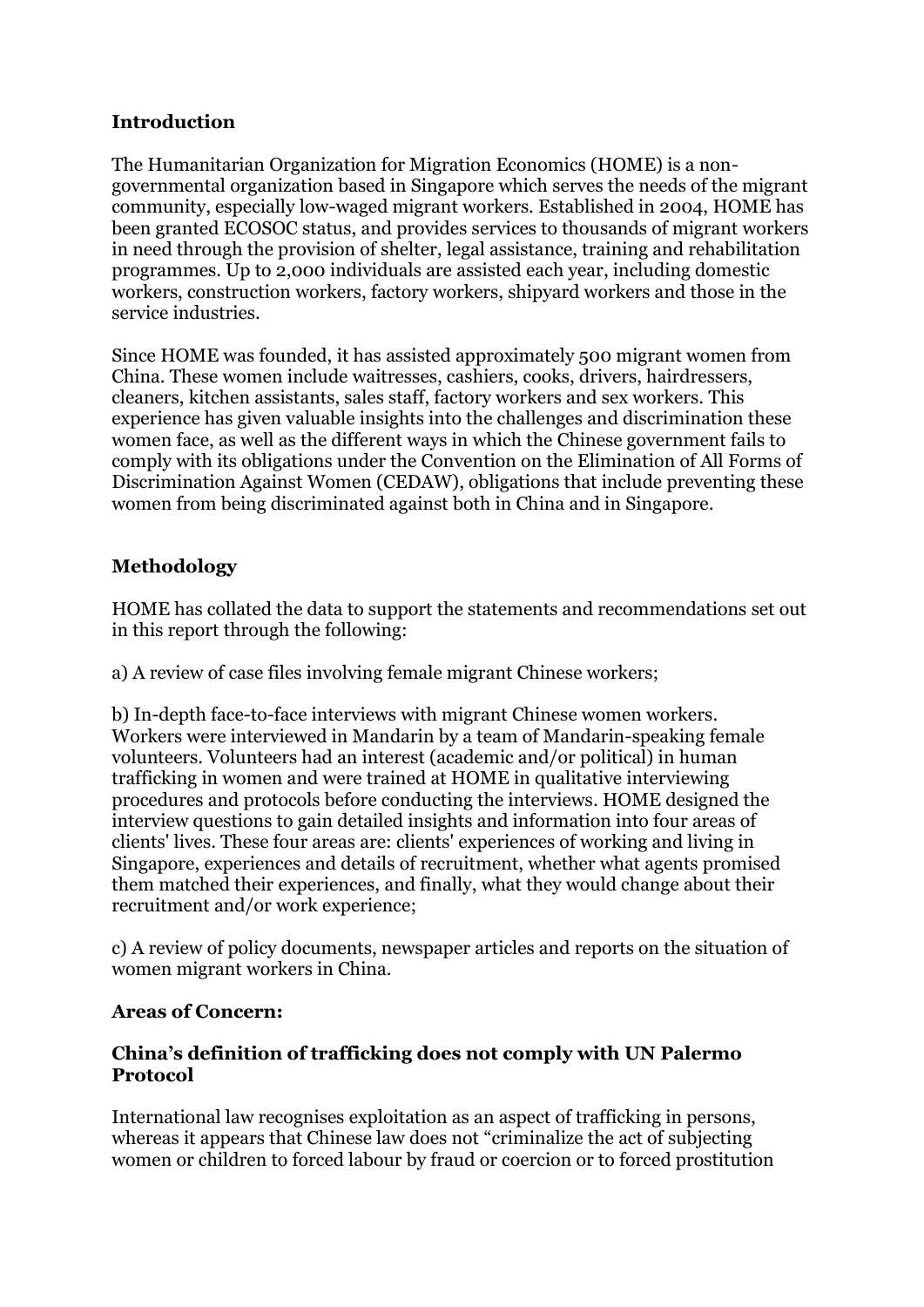*unless* they were also abducted, kidnapped, purchased, sold, received, or otherwise transferred for the purpose of being sold". 1

In 2006, the CEDAW Commission was concerned that China's definition of trafficking in the Penal Code is limited to the purpose of exploitation for prostitution, for the purpose of selling women and children through acts such as abduction, kidnapping, purchasing, selling, sending and receiving.<sup>2</sup>

In 2010, China's definition of trafficking continued to fall short of the 2000 UN TIP Protocol, despite adding provisions in 2005 which prohibit any action that "obstructs the rescue of women who are abducted, trafficked or kidnapped", or any action that "arranges for, forces or lures women to give obscene performances".<sup>3</sup>

During 2014, Chinese sex trafficking victims were reported on all of the inhabited continents.<sup>4</sup>

The US *TIP Report 2013* reports that the recruitment of girls and young women often involves "a combination of fraudulent job offers, imposition of large travel fees and threats of physical or financial harm, to obtain and maintain their service in prostitution". 5

HOME's experience assisting women from China corroborates the findings of the US TIP report. We have also learned that Chinese workers are not always found in the field of sex work and are not always sold. In Singapore, Chinese women are not just trafficked into sex work but also other industries, particularly the service industries, such as the cleaning and restaurant sectors.

### **Deceptive recruitment practices**

The cross-border recruitment of Chinese workers by foreign companies is often done through official recruitment agencies.<sup>6</sup>

Chinese law requires the agencies - Overseas Labour Cooperation companies (OLCs) and Overseas Employment Agencies (OEAs) - to sign a contract with workers before they leave for employment overseas, stating the rights and duties of both parties and information relating to the job (how wages are calculated, duties, benefits and how disputes are to be resolved).<sup>7</sup>

OLCs are larger recruitment agencies and have an ongoing responsibility to the management of the workers it hires for the entire duration of their contract. They

 $\overline{a}$ <sup>1</sup> US State Department, *Trafficking in Persons Report 2014*, p133.

<sup>&</sup>lt;sup>2</sup> CEDAW/C/CHN/CO/6 [19]. Committee on the Elimination of Discrimination against Women Thirtysixth session 7-25 August 2006

 $3$  CEDAW/C/CHN/7-8 [101]. (see Decision Amending the Law of the People's Republic of China on the Protection of Rights and Interests of Women in 2005)

<sup>4</sup> US State Department, *Trafficking in Persons Report 2014*, p132.

<sup>5</sup> US State Department, *Trafficking in Persons Report 2013*, p129.

<sup>6</sup> Chan, Aris "Hired on Sufferance" (2011) *China Labour Bulletin*, pp. 18-22.

<sup>7</sup> Ibid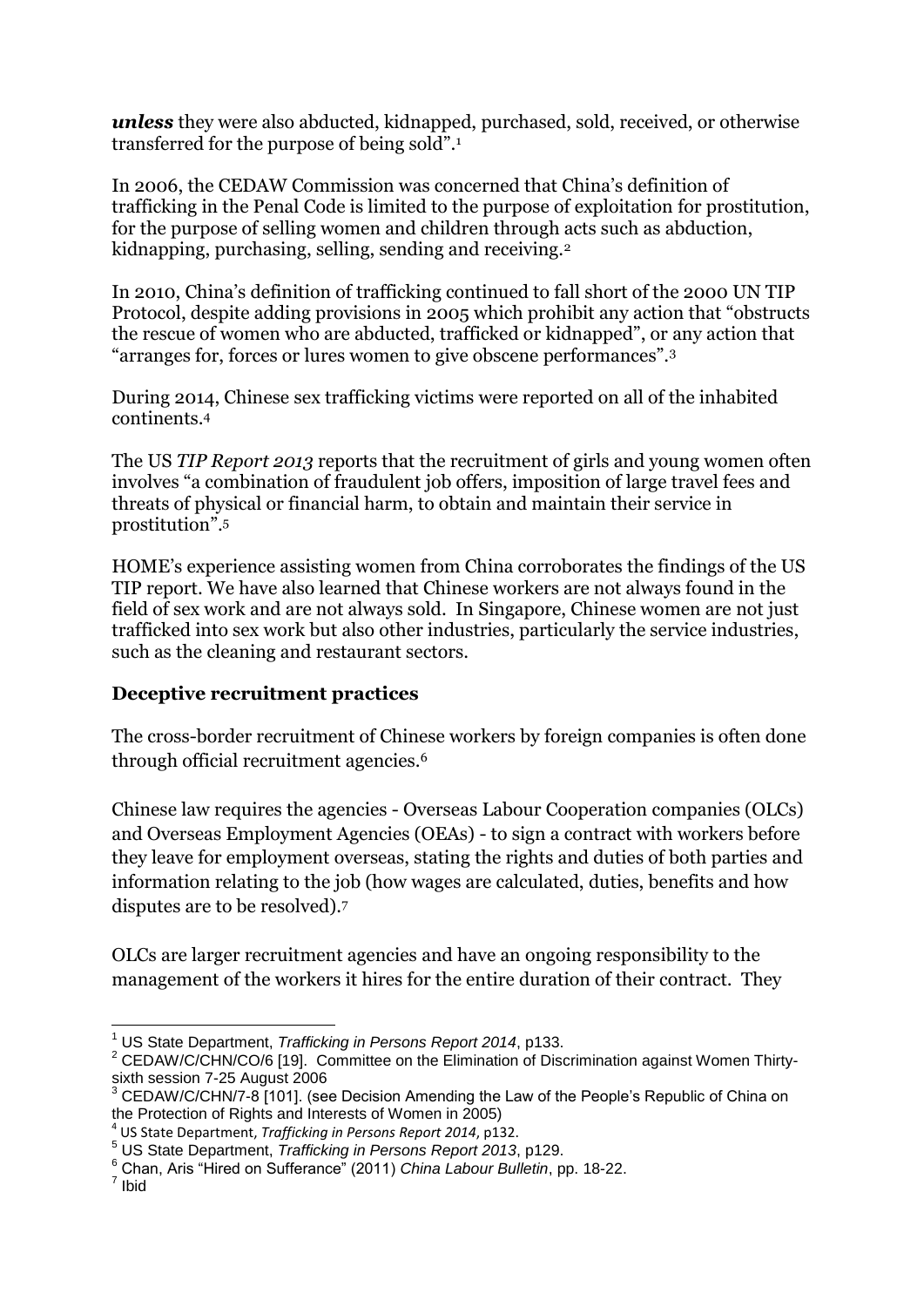also have a duty to ensure the salary and terms of the employment contract comply with the laws of the destination country, and that workers really do have a job when they arrive.

In the event that a contract is not completed, and assuming there is no fault of the employee, the OLC should refund the commission in proportion to the remaining contract period.

OEAs are smaller agencies and only provide basic services and information to prospective employees, with no ongoing responsibility for the management or supervision of workers once abroad.

Many of HOME's workers report deceptive recruitment practices in China. Workers report seeing signs and advertisements in their hometowns for overseas work and responded to them. Recruitment agents often make the jobs sound ideal. Many of the workers we assisted and interviewed did not know whether their agents were licensed, nor did they think to ask if they were. Many of the women we assisted do not have receipts of recruitment fees paid, making it difficult for them to seek refunds and other forms of redress. Accounts of agents in China doing little to assist them when they encounter difficulties in Singapore are widespread. Attempts to seek redress and refunds when they return to China are also not successful. One worker we interviewed said: "*They [agents] make use of our ignorance. Once they have the money and as long as you are alive, they don't care about your wellbeing*." Another said: "*After agents receive their payment, they don't care about you*." Clients felt that they were given false expectations with respect to pay and the actual job they would be doing.

The following types of deception by recruiters were reported:

a) Nature of job: Several women we assisted reported being promised jobs such as bar waitresses or singers but were pressured to provide sexual services for clients. If they refused to, they would be punished through deductions to their wages or lose their jobs. Others were promised jobs as sales assistants or office workers but ended up as cleaners.

b) Worse working conditions than originally agreed to: these included hours of work, rest days, and overtime pay. Many of the women we assisted were promised weekly or monthly days off which either did not materialise or were less than what was promised. Some found themselves working 12 hours or more everyday when they were told it would be lesser hours. Although labour laws in Singapore regulate the maximum number of hours that workers can work in a week, there is no minimum wage or regulations for wages in the industry for migrant workers. These laws lead to such conflicting situations where this client is compelled by her circumstances to work extra hours illegally in order to earn a living wage.

Many of them were also not paid overtime wages according to labour standards set in Singapore when they were promised so. Some of the women interviewed also reported that employment contracts they signed in China were substituted by contracts provided by their employers when they arrived in Singapore.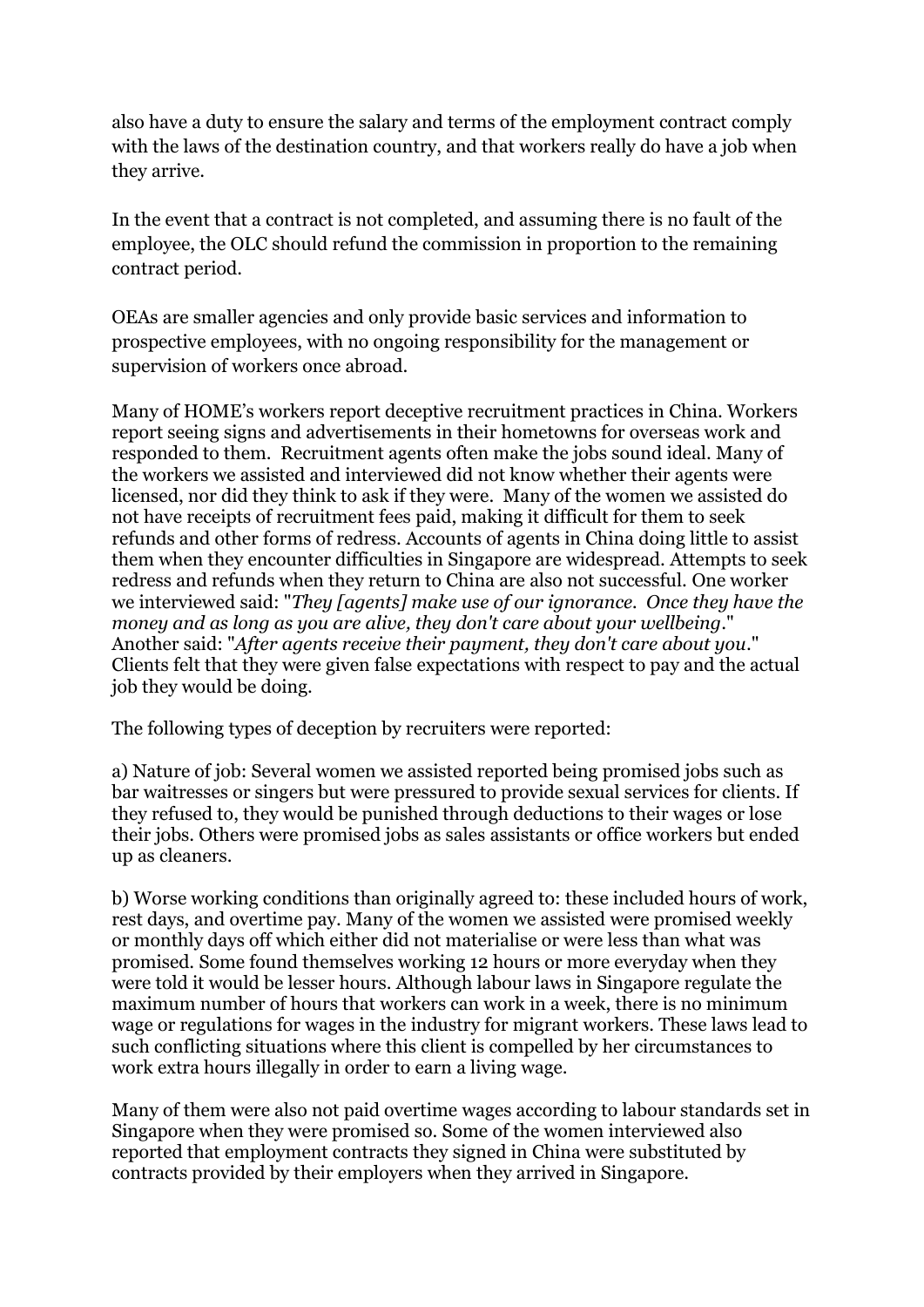c) Inadequate accommodation: women we assisted were not aware that they would end up living in squalid conditions which were noisy, infested with bed bugs and crowded. Others report living in illegal quarters. They typically paid between USD150 and USD280 per month for accommodation.

d) Legality of work done in Singapore: a substantial number of women we interviewed and assisted were recruited into Singapore under work passes meant for professionals and executives but were doing low-paying menial jobs instead. The occupation descriptions declared in their work passes were also different to what their actual jobs entailed. Workers whose jobs and salary do not match the types of work passes issued by Singapore's Ministry of Manpower are committing an offence which they may be jailed for. Employers in Singapore collude with agents in Singapore and China to apply for such professional passes because they do not meet the government's quota requirements to hire low-wage migrant workers. Reports of agents in China submitting fake education certificates on behalf of the women to obtain these passes have also been reported. Many of the women we assisted were unaware of Singapore's regulations and feared being prosecuted when they discovered that their agents had deceived them into applying for work passes which did not match their occupation descriptions or their declared salaries.

### **Recruitment fees, forced labour and debt bondage**

Chinese law stipulates that agents or Overseas Labour Cooperation companies (OLCs) are allowed to charge a commission of 12.5 per cent of a contract's total value, or a maximum of CNY19,000 (USD3,095); commissions charged by OEAs are supposed to be monitored by local government price bureaus.8 Yet, research shows that market forces determine the amount of commission payable. In addition, monetary guarantees are sometimes payable upfront.<sup>9</sup>

The majority of women we assisted and interviewed paid upfront fees of between RMB30,000 (USD4,800) to RMB40,000 (USD6,500). These women earn a basic salary of between USD500 to USD800 and may take up to a year or more to recover their outlay. Excessive work hours of 12 to 16 hours a day, with no days off or limited days off, were widely reported. The women found it difficult to report cases of abuse and exploitation for fear of being dismissed and repatriated to China.

Some of the women we interviewed who were trafficked for sexual and labour exploitation expressed fears that leaving employment may result in them being physically harmed or getting in trouble with the authorities. They were also afraid of being homeless as most of them were living in accommodation provided for or arranged by their employers. Moreoever, the overwhelming majority of women we interviewed had their passports withheld by their employers.

### **Health Issues and Social Support**

Many women we interviewed and assisted expressed physical and mental stress and fatigue as a result of the long hours, coupled with relational aggression and/or bullying by employers and other colleagues. They indicated feelings of powerlessness with respect to their employment conditions and associated financial stress. One

**<sup>.</sup>** <sup>8</sup> Chan, Aris "Hired on Sufferance" (2011) *China Labour Bulletin*, pp. 18-22.

<sup>&</sup>lt;sup>9</sup> Ibid.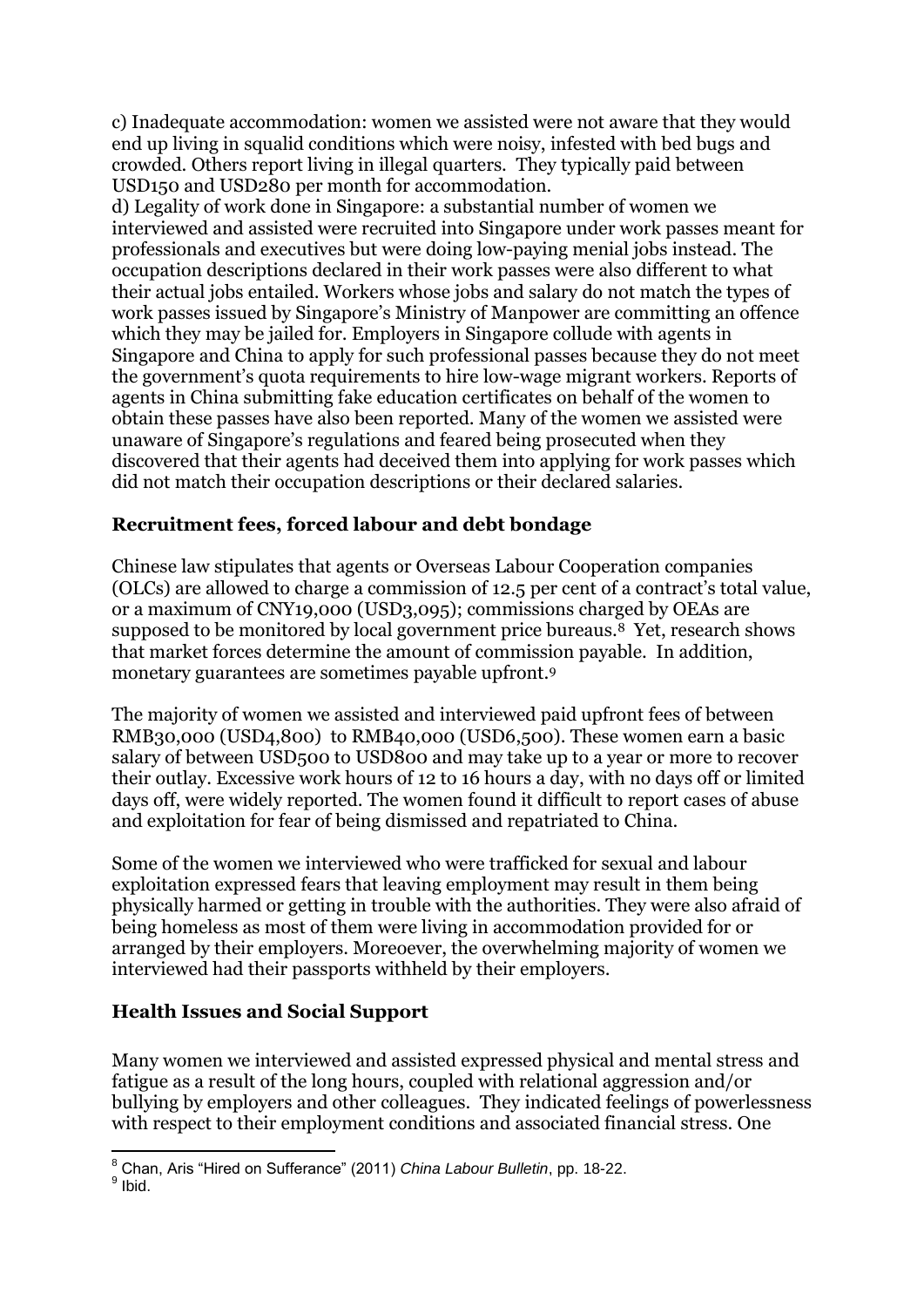worker we spoke to said that at her lowest point, she contemplated suicide. This client was aware that many Chinese migrant workers who lost their jobs prematurely committed suicide because they did not have the means to repay recruitment fee debts to money lenders. Taking medical leave often comes with a 'price'; there may be salary deductions if workers take a sick day. Employers allegedly do not pay for medical treatment their workers need even if the medical problems are caused by workplace hazards or stress.

### **Role of the Chinese government and Chinese embassy in Singapore**

The majority of clients we assisted and interviewed had not approached the Chinese Embassy for support, as it did not occur to them that they could. Many reported that they did not know where the Chinese Embassy was located or what their role is apart from dealing with lost passports. Some reported that they did not think the embassy would do anything to help. Women who had approached the embassy said officials told them there was nothing they could do to assist them as their problems could only be resolved by the Singapore government. Little assistance is also provided to these women when they return to China. Embassy staff also does not refer them to NGOs or to relevant government departments in China for advice and assistance. There is no helpline service for migrant workers experiencing distress. Embassy officials also have limited knowledge of trafficking in persons and forced labour.

China's national plan of action to combat trafficking in women and children 2008 – 2012 and 2013 to 2020 (中国反对拐卖妇女儿童行动计划) outlines the following key proposals in relation to combating the trafficking of women and children overseas:

1) Strengthening international, bilateral and multilateral cooperation, including working with international organisations and NGOs;

2) Preventive measures, such as raising awareness about trafficking in persons among the masses, especially those living near the borders;

3) Strengthening border control, inspection of entry and exit permits, and combating illegal border activities;

4) Strengthening the country's effectiveness in combating international trafficking in persons by increasing the capacity of the country's law enforcement personnel.

However, it provides few details on how their plans will be actualised. The Chinese government does not have any pre-departure programmes for its nationals coming to Singapore for work, nor does it have any programmes for the re-integration of its migrants returning from overseas. Cooperation with NGOs in Singapore which provide assistance to its nationals is non-existent.

### **Recommendations to the Chinese government**

1) Formulate a comprehensive gender-sensitive and rights-based policy framework on the basis of equality and non-discrimination, to regulate all stages of the processes of recruitment, training, employment and the return of migrant Chinese workers. Such a framework should facilitate access to work opportunities abroad, promote safe migration, and ensure the protection of the rights of women migrant workers.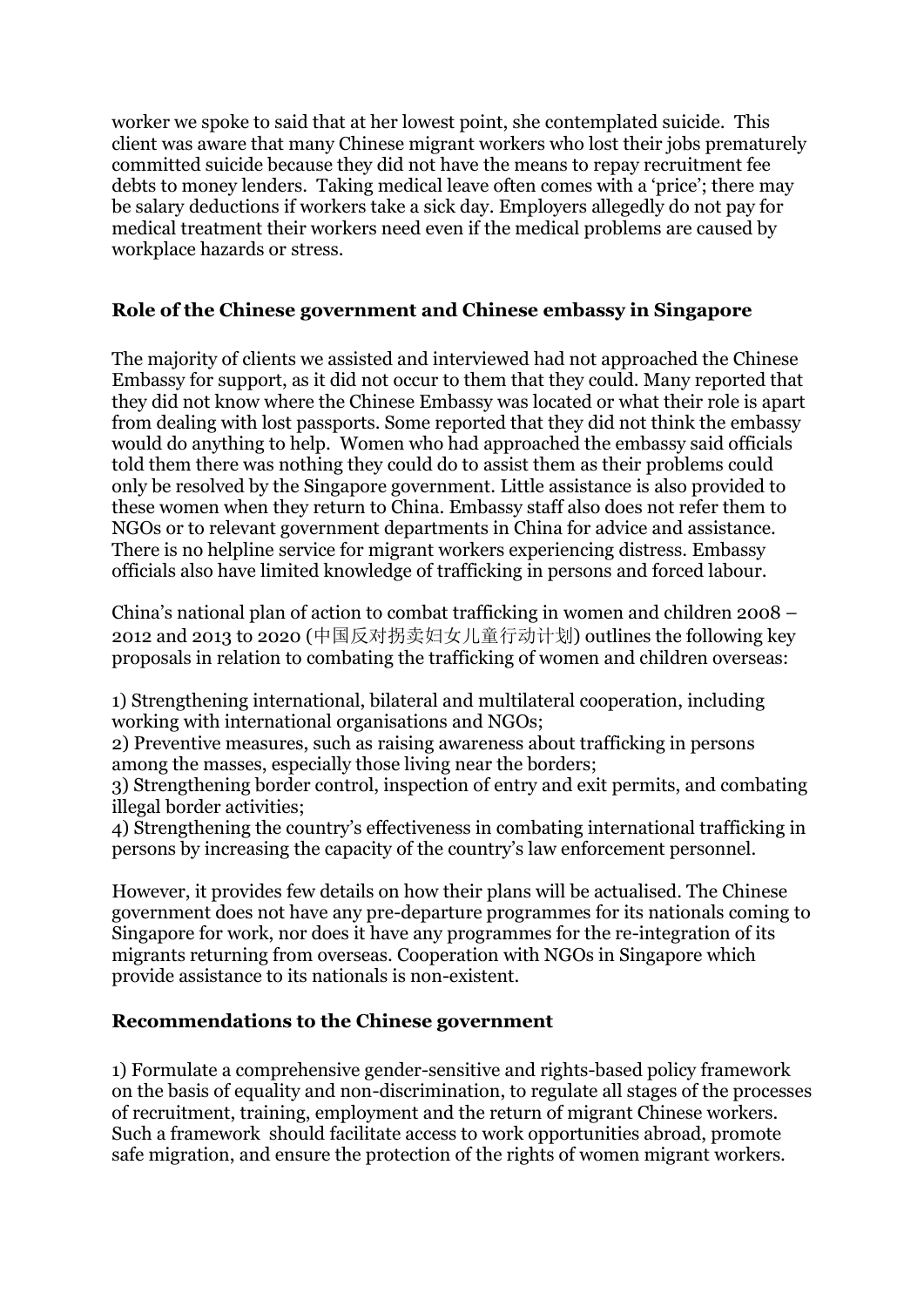2) Adopt regulations and implement systems to ensure that employment agencies in China respect the rights of all women migrant workers, and are trained to recognize indicators of trafficking in persons.

3) Enact regulations to ensure that private recruitment agencies provide complete and accurate information to individuals seeking employment abroad.

4) Take steps to ensure jobs found by agents in China for prospective migrants going abroad are in accordance with the labour laws of destination countries, including Singapore.

5) Enhance recruitment monitoring and inspections to prevent private recruitment agencies from collecting excessive fees, with the view of eventually abolishing placement fees for all persons intending to work overseas.

6) Proactively prosecute agencies and persons engaged in illegal and deceptive recruitment processes, including the traffickers of migrant women for forced labour and sexual exploitation.

7) Establish effective complaints mechanisms for affected individuals who wish to make complaints about employment agencies which fail to comply with regulations. A list of licensed agencies should be publicly available as well as a list of those which have been blacklisted.

8) Conduct and support quantitative and qualitative research, data collection and analysis to identify the problems and needs faced by Chinese women migrant workers going abroad. Such efforts should take into account every phase of the migration process, in order to promote the rights of women migrant workers and formulate relevant policies.

9) Urge the Singapore government to improve legislative protection for Chinese migrant workers based on the provisions of the Convention for the Protection of Migrant Workers and Members of their Families, and actively investigate and prosecute employers as well as recruitment agents who abuse and exploit migrant workers.

10) Work with the Singapore government to allow migrant workers the right to switch employers while in Singapore so as to decrease the likelihood of forced labour, with a view towards abolishment of this current employer-sponsored labour migration system.

11) Urge the Singapore government to demonstrate its commitment to eradicating trafficking in persons overseas through the enactment of comprehensive victim centered anti-trafficking legislation and ratifying the UN Palermo Protocol.

12) Develop bilateral agreements and memorandums of understanding with the countries to which Chinese women migrate in search of work. Such MOUs already exist between China and countries such as Australia and New Zealand. It should be extended to other receiving countries, such as Singapore. This should include establishing mechanisms in the country of destination to deal with the violation of the rights of women migrant workers during employment.